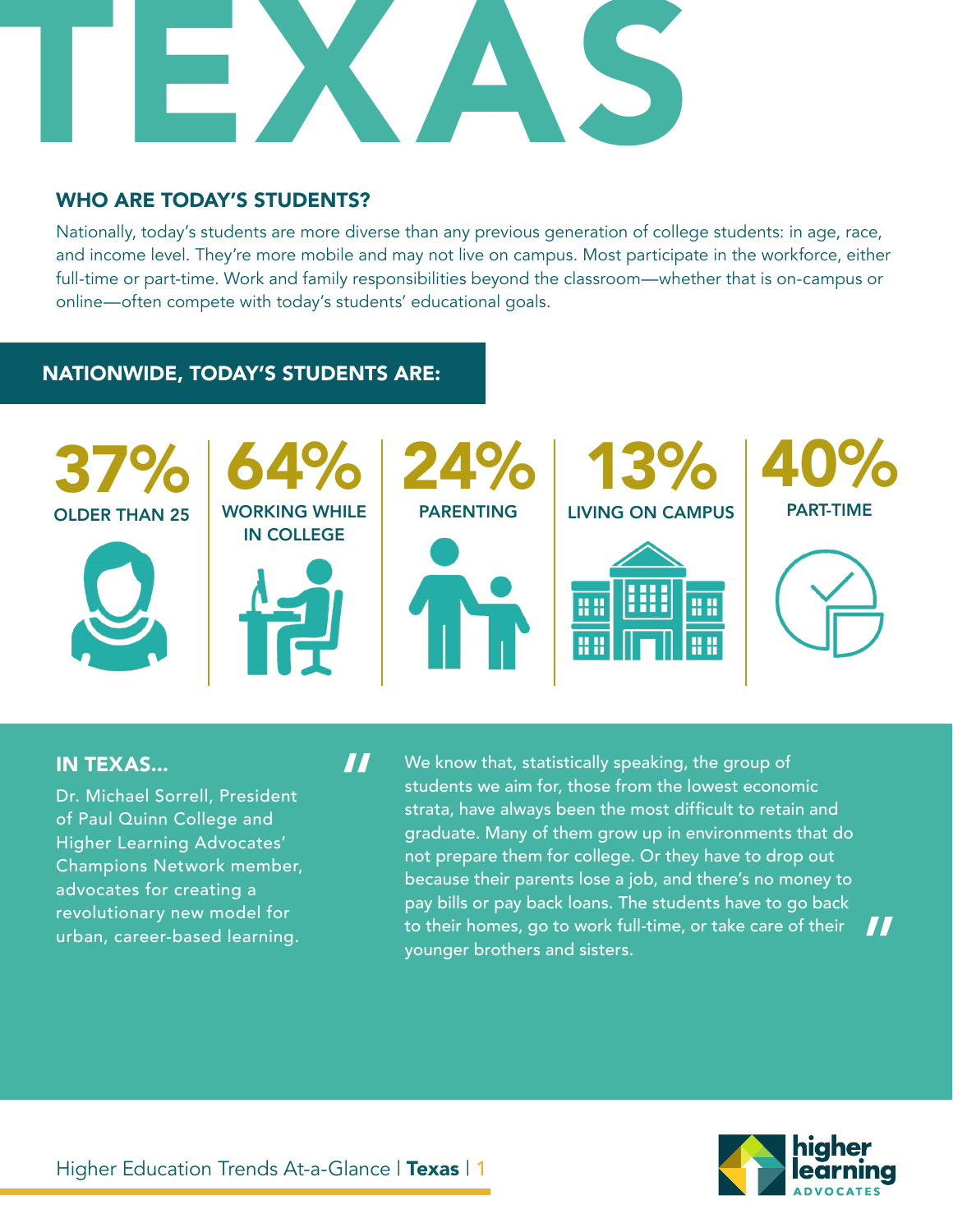

To better understand how Texas compares to the national higher education landscape, look to the data below detailing trends in enrollment, federal student aid, tuition and fees, earnings, and attainment comparing national and state level data.

## ENROLLMENT

Texas's Fall Student Enrollment, 2017



**Perkins Loan** 

*Source: Federal Student Aid Data Center. Direct Loan Program. AY 2016-2017 Quarter 4, Award Year Summary. https://studentaid.ed.gov/sa/about/datacenter/student/title-iv*

*Source: Federal Student Aid Data Center. Grant Volume. AY 2016-2017 Quarter 4, Award Summary. https://studentaid.ed.gov/sa/about/data-center/ student/title-iv*

*Source: Federal Student Aid Data Center. Campus-Based Program. AY 2016-2017. https://studentaid. ed.gov/sa/about/data-center/student/title-iv*





*1 Includes Direct Subsidized Loan, Direct Unsubsidized Loans, Parent PLUS, Grad PLUS, and Perkins Loan.* 

*2 https://www.cnbc.com/2017/07/03/this-is-the-agemost-americans-pay-off-their-student-loans.html*



3.5% 5.2%

Higher Education Trends At-a-Glance | Texas | 2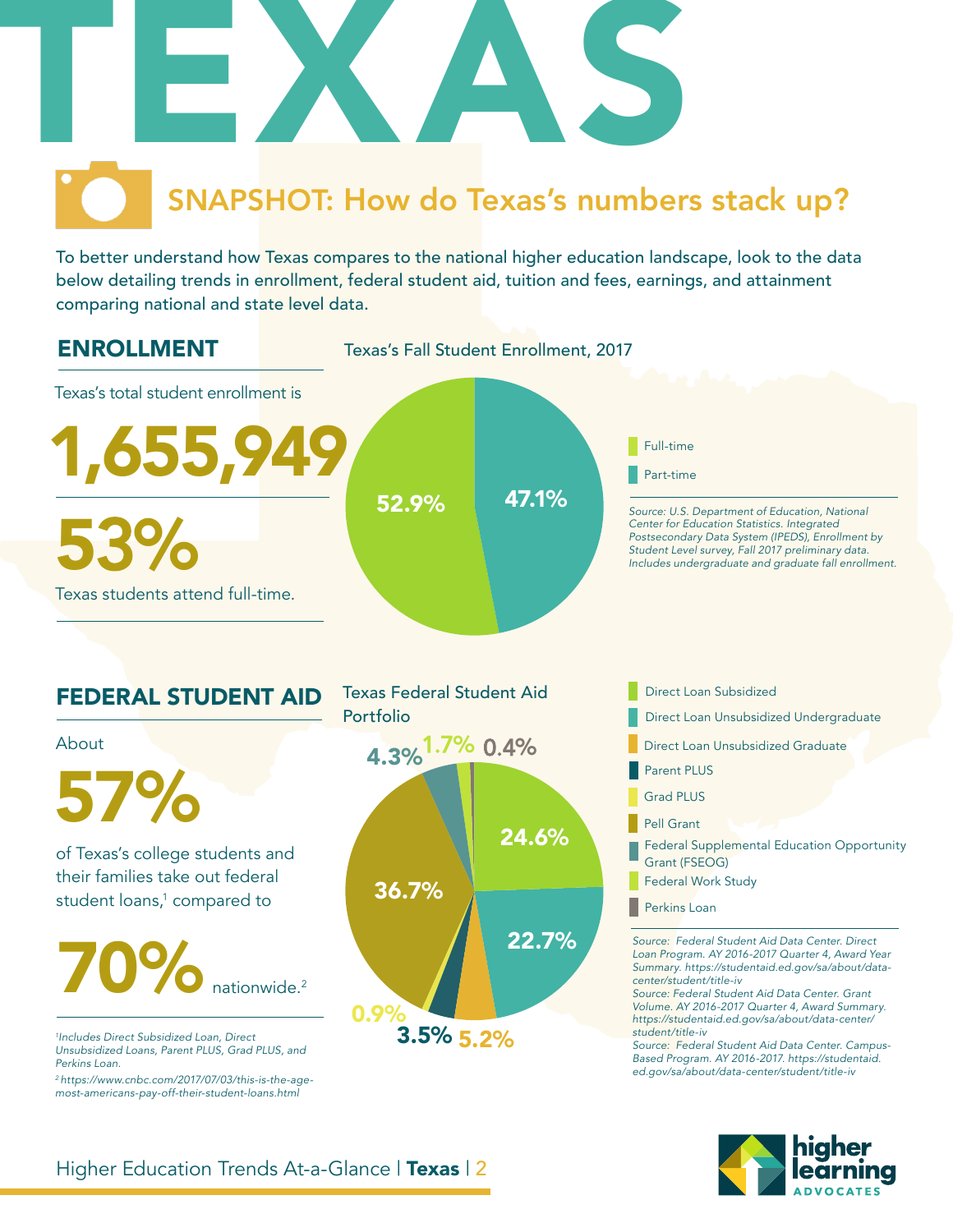

## TUITION & FEES

Texas's institutions of higher education tuition & fees are relatively on par with the national average.

*Source: College Board. Trends in College Pricing 2018. Figure 5 and 6. https://trends.collegeboard. org/college-pricing*

*Source: College Board. Average Tuition and Fees and Room and Board in Current Dollars, 2017-18 and 2018-19.*

*https://trends.collegeboard.org/college-pricing/* figures-tables/average-published-undergraduate*charges-sector-2018-19*

## ATTAINMENT

In 2016-2017, above-average rates of Texas students obtained associate's degrees and certificates compared to the rest of the nation, but Texas students obtained bachelor's degrees below the national average.

*Source: U.S. Department of Education, National Center for Education Statistics. Integrated Postsecondary Education Data System (IPEDS), Completions Survey by Gender, 2016-2017 academic year. Source: Ginder, S.A., Kelly-Reid, J.E., and Mann, F.B. (2018). Postsecondary Institutions and Cost of Attendance in 2017– 18; Degrees and Other Awards Conferred, 2016–17; and 12-Month Enrollment, 2016–17: First Look (Provisional Data) (NCES 2018-060rev). U.S. Department of Education. Washington, DC: National Center for Education Statistics. Retrieved November 2018 from* 

*https://nces.ed.gov/pubs2018/2018060REV.pdf* Note: Certificates only include less than one year and at *least one year but less than 4 years.* 

#### Average Tuition & Fees | 2018-2019



## Percentage of Degrees & Certificates Awarded | 2016-2017



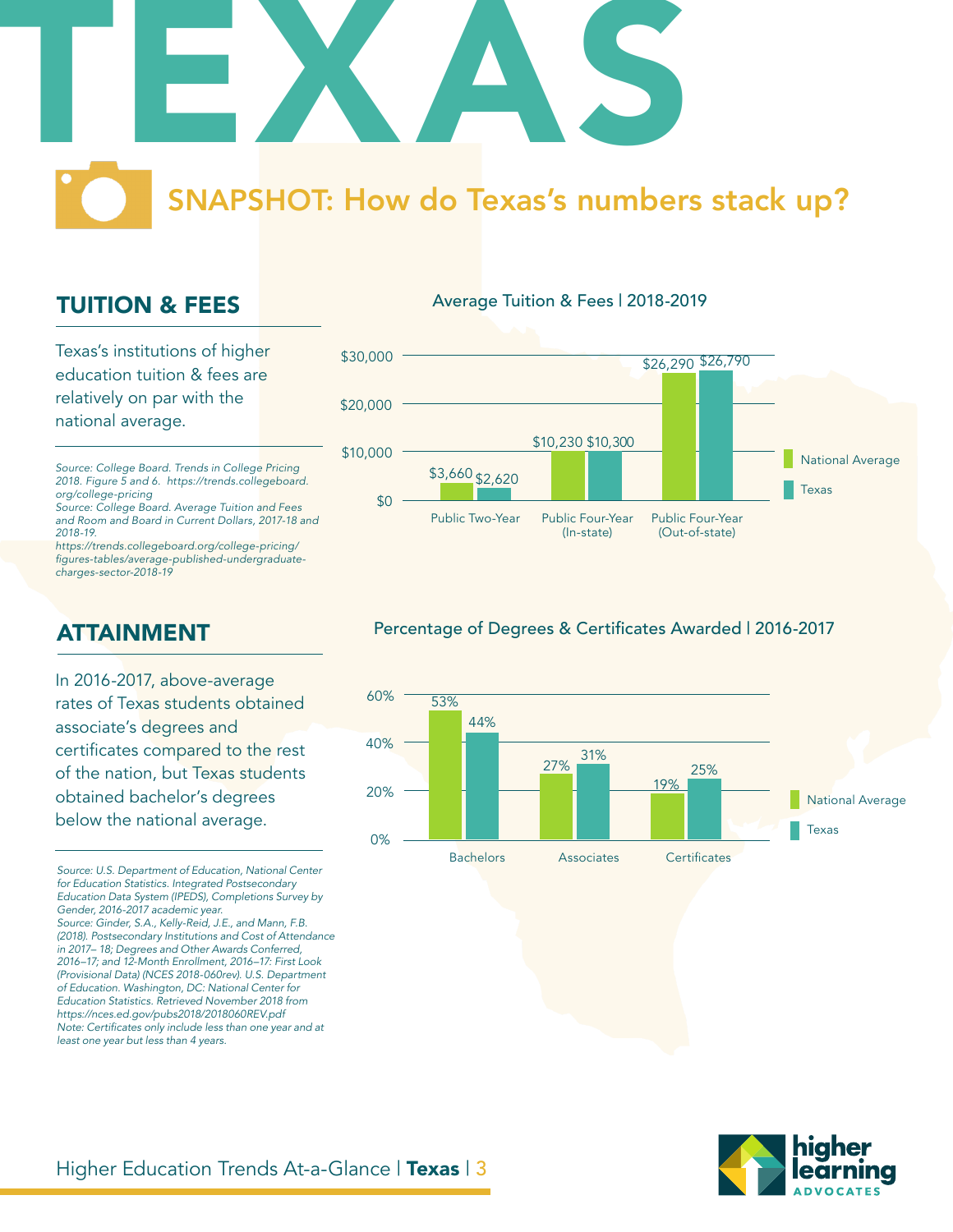

## ATTAINMENT *continued*

Texas Education Levels for Residents Ages 25-64

As of February 2019,

of Texas residents ages 25-64 have obtained a certificate or postsecondary degree.

NATIONALLY,

47.6%

of Americans ages 25-64 have obtained a certificate or postsecondary degree.3



## Percentage of Texas Residents Ages 25-64 with at least an Associate's Degree by Race



*Source: Lumina Foundation. A Stronger Nation. February 21, 2019. http://strongernation.luminafoundation.org/ report/2019/#state/TX*



<sup>3</sup>*http://strongernation.luminafoundation.org/ report/2019/#state/TX*

Higher Education Trends At-a-Glance | Texas | 4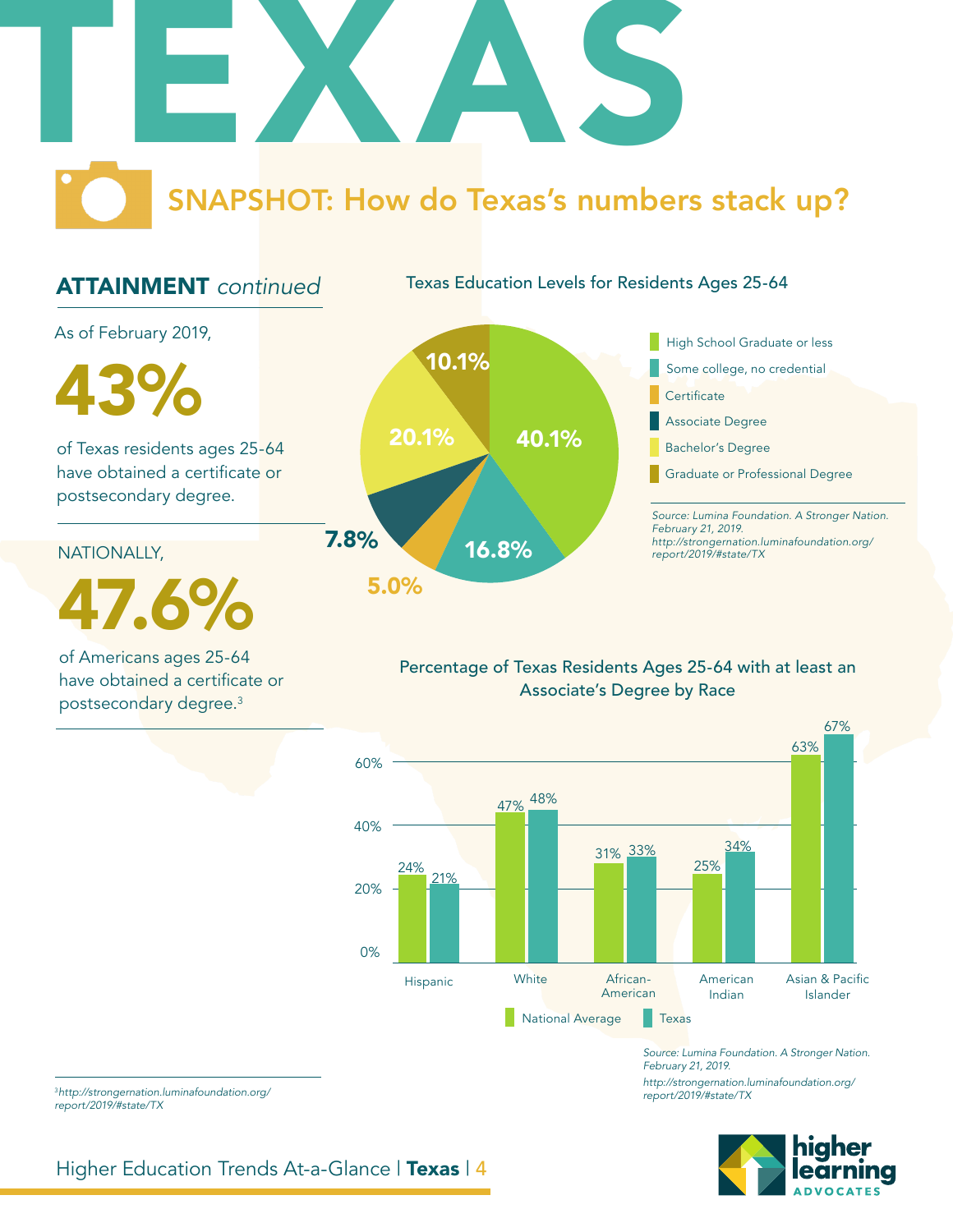

## EARNINGS AND EMPLOYMENT

Americans who earn a postsecondary degree or credential have higher earnings potential.

*Source: Georgetown University Center for Education*  and Workforce. Certificates: Gateway to Gainful *Employment and College Degrees. https://cew.* georgetown.edu/cew-reports/certificates/

Texas workers with higher levels of postsecondary attainment have more earning power than their peers with less than a bachelor's degree. The median earnings of Texas residents is above the national average for residents with some college or a postsecondary degree.

*Source: U.S. Census Bureau, Earnings in the Past 12 Months, 2012-2016 American Community Survey 5-Year Estimates.* https://factfinder.census.gov/faces/tableservices/ *jsf/pages/productview.xhtml?pid=ACS\_09\_5YR\_*

*S1501&prodType=table*

## The majority of jobs nationwide in 2020 will require education beyond high school.

*Source: Anthony P. Carnevale, Nicole Smith, and Jeff Strohl. Georgetown Center for Education and Workforce. Recovery: Job Growth and Education Requirements through 2020. June 26, 2013. https://cew.georgetown.edu/cew-reports/ recovery-job-growth-and-education-requirementsthrough-2020/*

#### National Average Earnings of U.S. Workers By Educational Attainment



#### Median Earnings by Educational Attainment for Texas Residents Aged 25 and Over



#### Percentage of Jobs that will Require Postsecondary Education by 2020





## Higher Education Trends At-a-Glance | Texas | 5